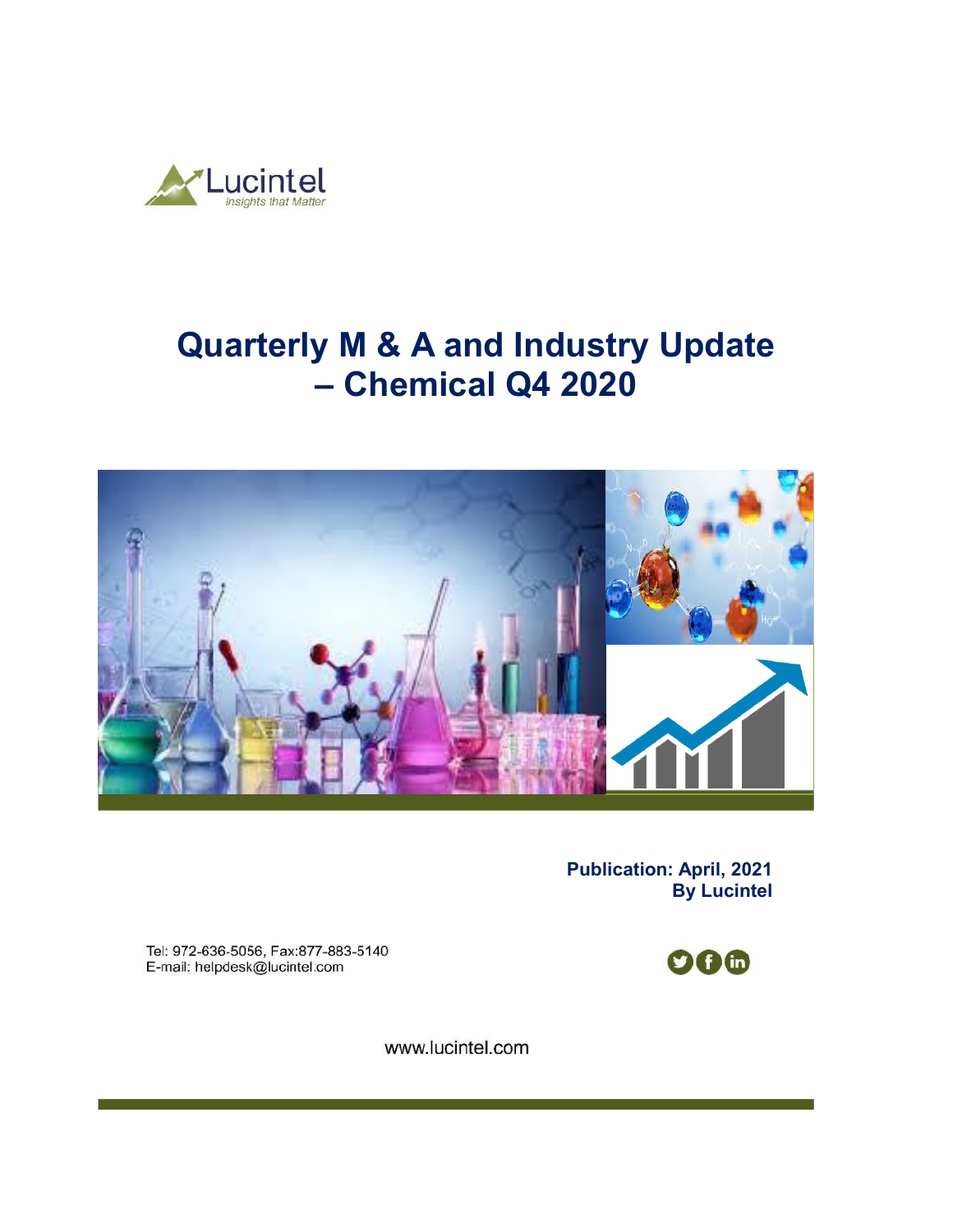

# **Economic Situation Q4 2020**

The global GDP grew by 0.7% in Q4 2020 as compared to Q3 2020. The U.S. GDP grew by 1.5% in Q4 2020 as compared to Q3 2020, while it declined by 1.1%, when compared to Q4 2019. Second wave of COVID-19 have slowed down or even temporarily reversed economic recoveries. The strength of the recovery varies across countries, depending on the severity of the health crisis, the extent of domestic disruptions to activity, the exposure to cross-border spillovers, and importantly the effectiveness of policy support to limit persistent damage. The pandemic will slow down the recovery particularly in more hard-hit countries, such as the US, the UK, Spain, and France. The future is highly dependent on the response towards the pandemic situation. Recent vaccine approvals have raised hopes of a turnaround in the pandemic situation.



*Note: The above image shows quarter over quarter change in GDP* 

*Source: OECD, Fred Louis, Lucintel*

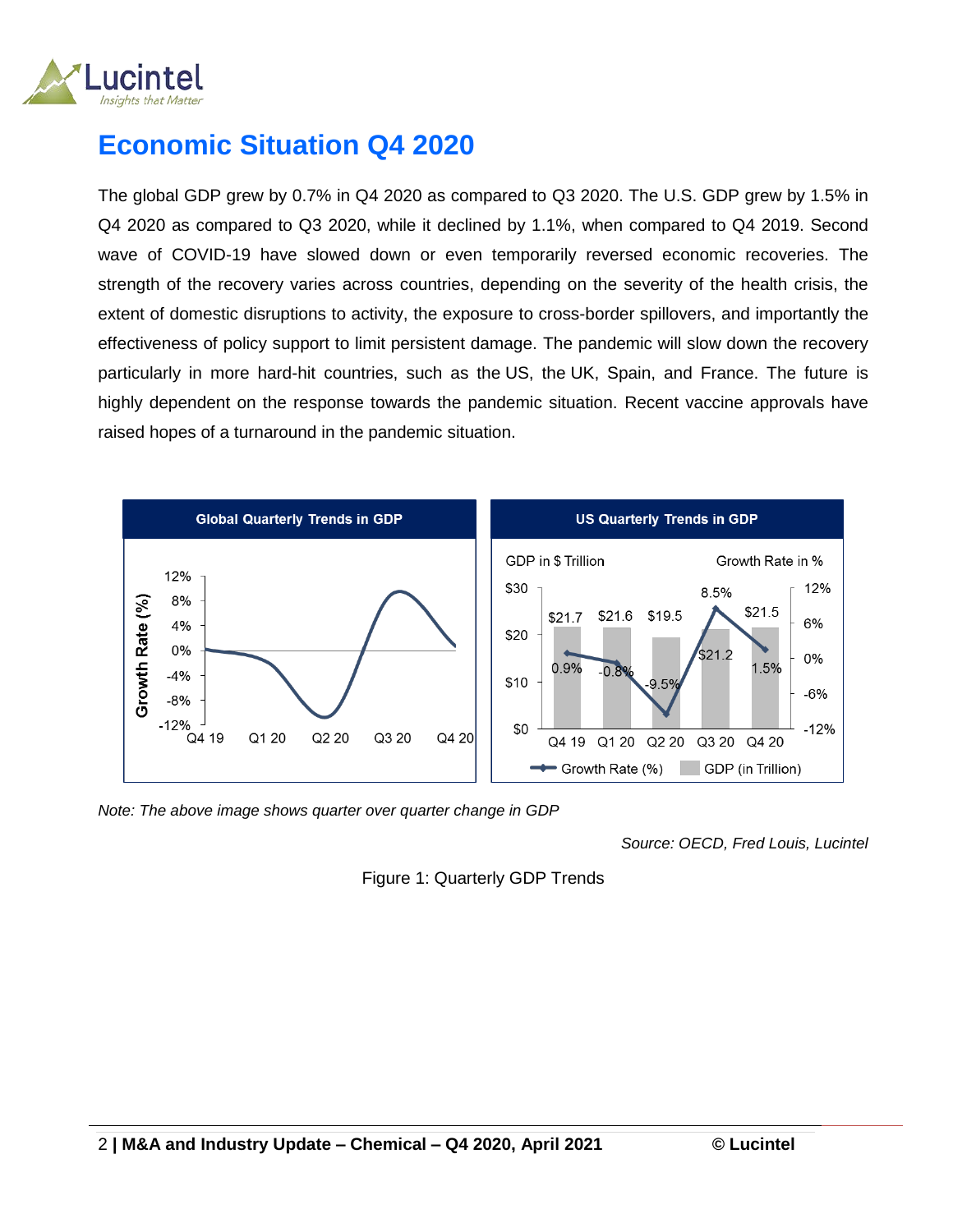

# **Chemical Industry Update – Q4 2020**

Global chemical production declined by 1.9% in Q4 2020 from Q3 2020. The chemical industry plays an important role in the production of countless products such as plastic, fertilizers, medicines, and packaging products. With the effect of the coronavirus, many production facilities of several end-user industries have been facing adverse effects. With this, the demand for chemicals used in these facilities has been declined. BASF registered the highest increase of 21% in Q4 of 2020 on quarterover-quarter basis. The impact is severe and there are still a lot of uncertainties about recovery of this market. However, the chemical demand started to pick up on a return of global economic activities and an economic rebound. Demand for chemicals has recovered across major end-use industries on a rebound in industrial and manufacturing activities globally. Meanwhile, a strong rebound in construction and automotive, two major chemical-consuming markets, represents a tailwind for the chemical industry. The figure below depicts change in production of chemical in the past five quarters.



 *Source: American Chemistry Council, Lucintel*

Figure 2: Quarterly Change in Global Chemical Production

Figure 3: Change in Revenue of Major Chemical **OEMs** 

Asia had the highest growth in global chemical production, followed by Europe, North America, and ROW. Coating had highest growth 2.7% in Q4 of 2020 by segment type; the entire segment saw positive growth in Q4 of 2020.

*Source: Lucintel*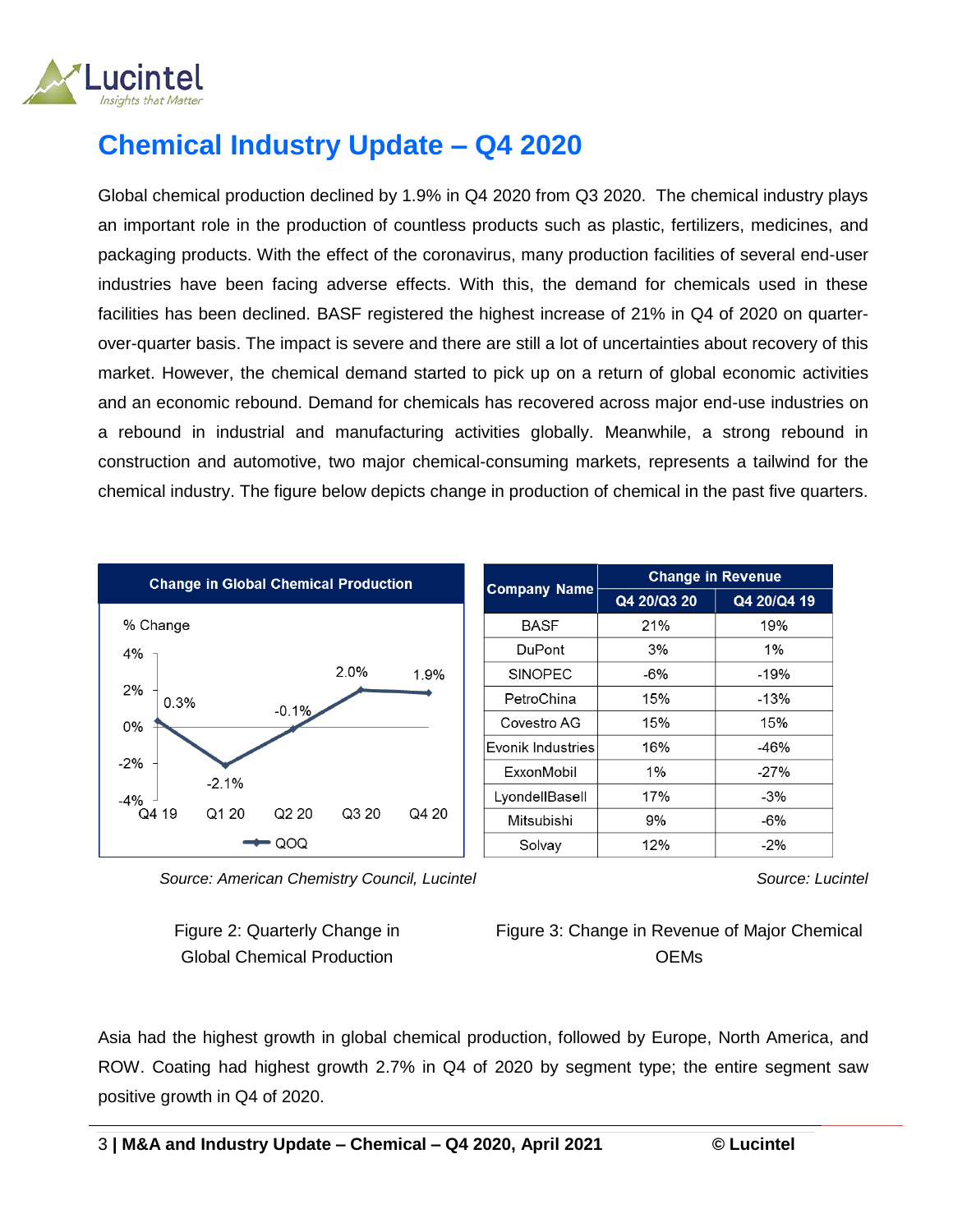



 *Source: American Chemistry Council, Lucintel*



### **M&A Update – Q4 2020**

Merger and acquisition activities in the global chemical industry for Q4 of 2020 increased. The chemical sector started to rebound in Q3 2020 primarily as a result of favorable fiscal and monetary policies which have led to the stabilization of global capital markets. The global chemical industry recorded 163 M&A deals in the Q4 of 2020, an 18% increase from Q3 of 2020 and 20% increase on yearly basis, i.e. from Q4 of 2019. The total deal value in Q4 of 2020 is \$16.0 billion, which is 22% increase from Q3 of 2020 and 11% increase from Q4 of 2019. Chemical companies are still feeling the pain from the ongoing global pandemic. The global chemical industry is facing the impact from various factors such as supply chain disruptions, demand drop due to uncertainty in the global economy, and challenges of keeping a large workforce safe in a manufacturing environment. The chemical industry players focus on growth strategy with innovation, attractive deals, and investment.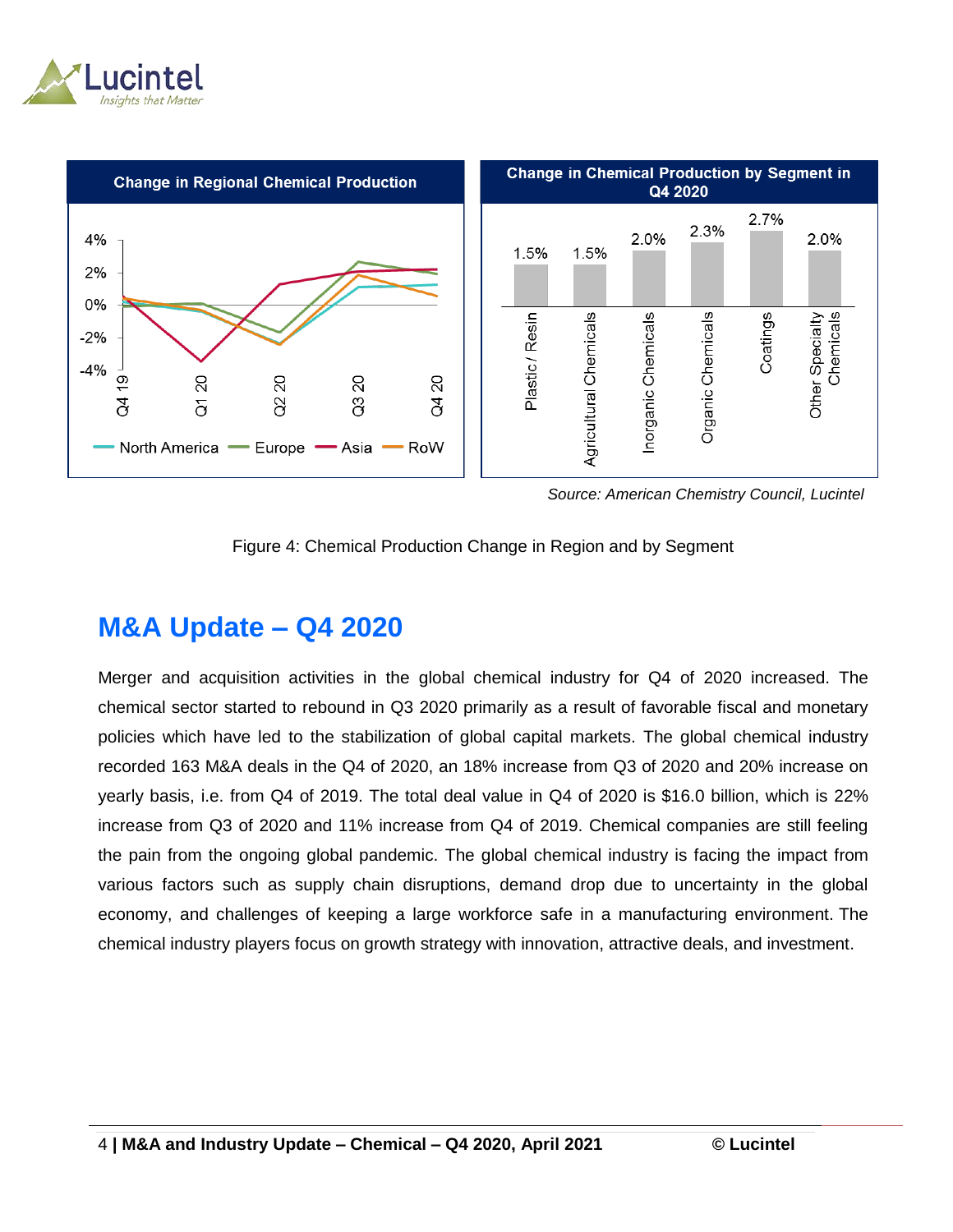



 *Source: Lucintel*

#### Figure 5: Quarterly M&A Activities in the Global Chemical Industry

#### Table 1: Quarterly Changes in M&A Activities in the Global Chemical Industry

| <b>M&amp;A Deals</b>    | <b>Quarter Over Quarter Change in Merger and Acquisition Activities</b> |        |        |       |       |  |  |
|-------------------------|-------------------------------------------------------------------------|--------|--------|-------|-------|--|--|
|                         | Q4 19                                                                   | Q1 20  | Q220   | Q3 20 | Q4 20 |  |  |
| Deal Value (\$ Billion) | 56%                                                                     | $-26%$ | $-19%$ | 51%   | 22%   |  |  |
| No. of Deal             | $-14%$                                                                  | 11%    | $-15%$ | 8%    | 18%   |  |  |

#### Table 2: M&A Deals in the Global Chemical Industry

| <b>Date</b>     | <b>Target</b><br>Company | <b>Acquirer</b><br>Company                       | Value of<br><b>Deal</b> | <b>Description</b>                                                                                                                                                                                                                                              |  |
|-----------------|--------------------------|--------------------------------------------------|-------------------------|-----------------------------------------------------------------------------------------------------------------------------------------------------------------------------------------------------------------------------------------------------------------|--|
| Dec 31.<br>2020 | Gemini HDPE<br>LLC.      | <b>INEOS Olefins</b><br>& Polymers<br><b>USA</b> | \$0.4 B                 | This proposed acquisition would increase INEOS Group's<br>global HDPE market share and strengthen its ability to service<br>the rapidly growing bimodal markets.                                                                                                |  |
| Dec 24.<br>2020 | Ennis-Flint<br>Inc.      | <b>PPG</b> Industries<br>Inc.                    | \$1.2 B                 | The acquisition of Ennis-Flint will further expand product<br>offering and opportunities in rapidly developing and high-<br>growth mobility technology solutions.                                                                                               |  |
| Dec 11,<br>2020 | Blueprint, Hi<br>Tech    | DC.<br><b>DruckChemie</b><br>GmbH                | \$24.9 M                | includes<br>Kruibeke.<br>the Belgium<br>The acquisition<br>based<br>which<br>produces<br>high-guality<br>facility<br>production<br>printing<br>chemicals consumables for flexographic, digital and offset<br>printing for the packaging and commercial markets. |  |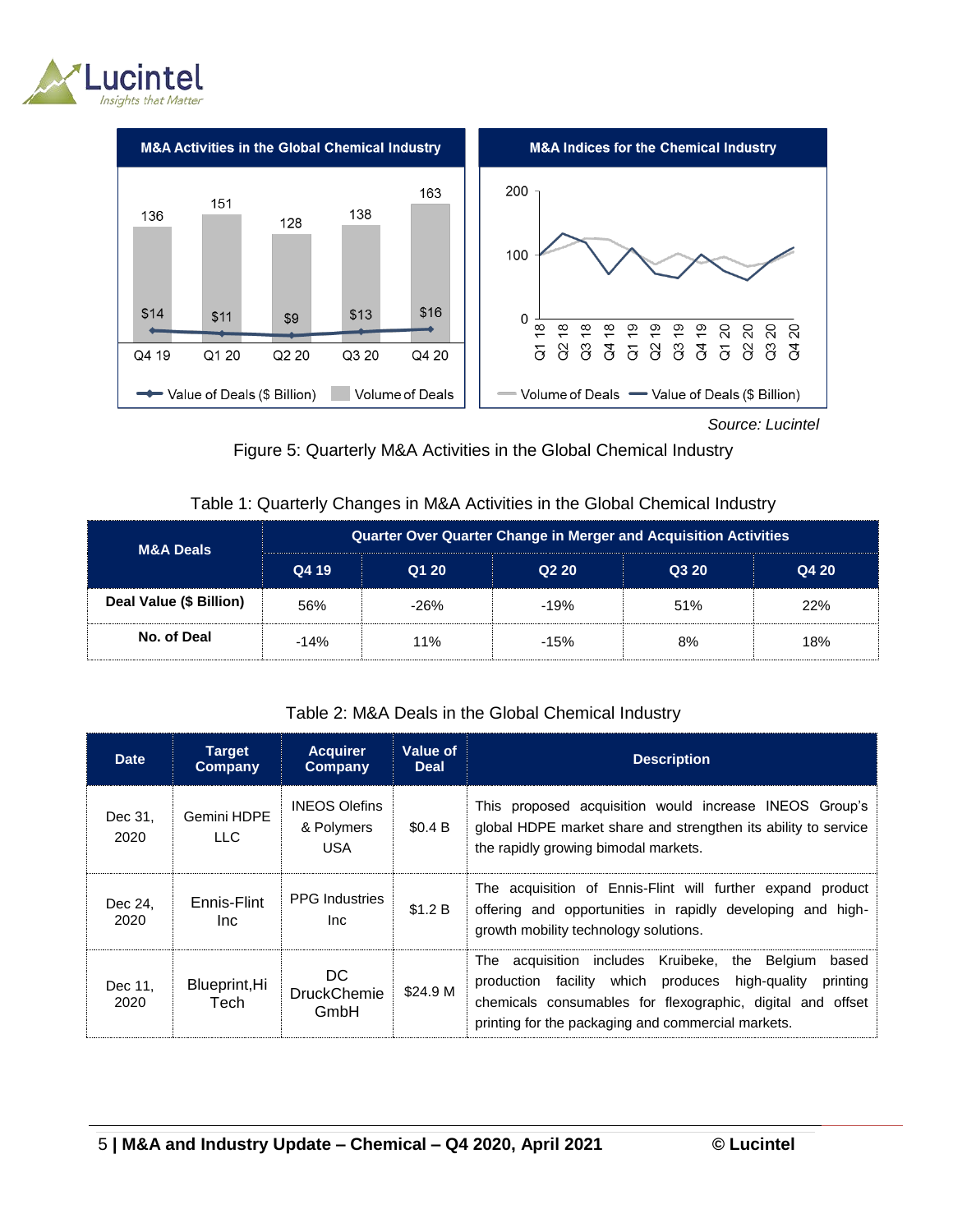

| Dec 10,<br>2020 | Spolchemie-<br><b>UPR</b>                   | <b>AOC</b><br>Materials<br><b>LLC</b>   | N/A     | This acquisition will give AOC a major leverage for<br>strengthening its market position in Central and Eastern<br>Europe, as well as in Germany.                                                                         |
|-----------------|---------------------------------------------|-----------------------------------------|---------|---------------------------------------------------------------------------------------------------------------------------------------------------------------------------------------------------------------------------|
| Dec 01,<br>2020 | Sasol Ltd-<br><b>LCCP Base</b><br>Chemicals | LyondellBasell<br>Industries NV         | \$2.0 B | The transaction will represent a significant step towards<br>achieving Sasol's strategic and financial objectives by<br>materially reducing net debt, and catalysing a rapid shift<br>towards the future Sasol strategy.  |
| Nov 25,<br>2020 | <b>Bright Minz</b><br>Pty Ltd               | Lepidico<br><b>Holdings Pty</b><br>Ltd  | N/A     | A unit of Lepidico Ltd, acquired the entire share capital of<br>Bright Minz Pty Ltd, a Perth-based manufacturer of inorganic<br>chemicals, from its shareholders,                                                         |
| Nov 24,<br>2020 | Iberchem SA                                 | Croda<br>International<br><b>PLC</b>    | \$1.0 B | This acquisition will be able to grow smelting and lining<br>business and fine carbon business.                                                                                                                           |
| Nov 11,<br>2020 | St James<br><b>Holding LLC</b>              | Koch Methanol<br>LLC                    | N/A     | A unit of Koch AG & Energy Solutions LLC, acquired a 40%<br>stake in St James Holding LLC, from Yuhuang Chemical<br>Industries Inc, in a privately negotiated transaction.                                                |
| Nov 10,<br>2020 | Swerve LLC                                  | <b>Whole Earth</b><br><b>Brands Inc</b> | \$0.1 B | This deal represents a significant opportunity to create value<br>for Whole Earth Brands. The transaction fits perfectly with M&A<br>strategy to invest in, and to accelerate the growth.                                 |
| Nov 03,<br>2020 | Huntsman<br>Advanced<br><b>Materials</b>    | Pidilite<br><b>Industries Ltd</b>       | \$0.3 B | This acquisition will create significant shareholder value<br>through strong revenue and cost synergies.                                                                                                                  |
| Oct 31,<br>2020 | Leeson<br>Polyurethanes<br>Ltd              | ICP Group                               | N/A     | The acquisition allows ICP BSG to bring a range of Leeson<br>solutions to new and existing customers, broadening the<br>opportunities for ICP to deliver professionals everywhere<br>quality, high-performance solutions. |
| Oct 28,<br>2020 | Adaptive 3D<br>Holdings Inc                 | Arkema SA                               | N/A     | Arkema SA of France acquired an undisclosed minority stake<br>in Adaptive 3D Holdings Inc, a Plano-based<br>manufacturer of custom compoundings, in a<br>privately<br>negotiated transaction.                             |
| Oct 16,<br>2020 | Atlanta<br>Medical<br>Gases LLC             | nexAir LLC                              | N/A     | This acquisition will be beneficial to everyone and expand<br>nexAir's customer base in the greater Atlanta area.                                                                                                         |
| Oct 15,<br>2020 | Paraguay<br><b>FNV SA</b>                   | Adama Ltd                               | N/A     | The acquisition will allow the Company to introduce its vast<br>product portfolio in the country, and capture the full end-to-end<br>value chain, from manufacturing to the end customers.                                |
| Oct 01,<br>2020 | Poteet<br>Printing<br>Systems LLC           | Flint Group<br><b>Holdings Sarl</b>     | N/A     | This acquisition strengthens Flint Group Packaging<br>lnks'<br>position within, and technical support to, the paper & board<br>market in North America.                                                                   |